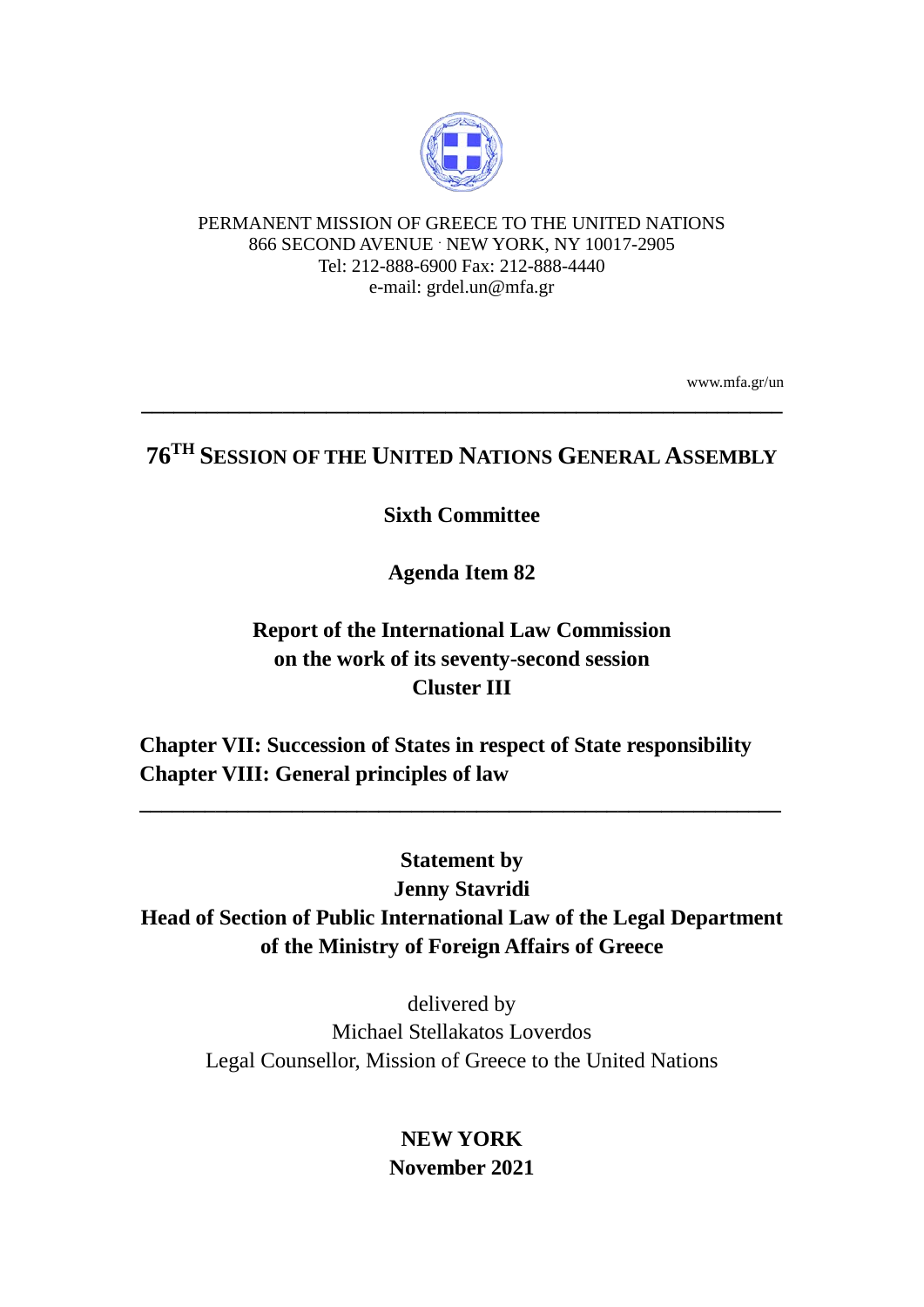#### **Chapter VII: Succession of States in respect of State responsibility**

Madam Chair,

I will now be addressing the topic of the succession of States in respect of State responsibility. Allow me to use this opportunity to commend the Special Rapporteur, Mr. Pavel Šturma, for the high quality of his Fourth Report which deals in principle with the issue of the impact of succession on the means of redress of internationally wrongful acts.

It is indeed delicate to strike a balance between the principle, expressed in article 9 of the draft articles, that it is the predecessor State, if it continues to exist, that continues to bear obligation to provide reparation for its illegal act and the legal and material reality arising from the succession which, in limited cases, argues for a transfer of the above obligation, at least in part or in certain forms of it, to the successor State. Given that draft articles 16-19 aim to provide normative guidance in this field, a cross-reference and a consequent rephrasing of the second paragraph of article 9, which deals with the issue of transfer of responsibility to the successor State in a rather laconic manner, would be appropriate.

Turning to the content of these provisions, we fully support the Special Rapporteur`s proposal, in the second paragraph of draft article 16, that restitution may be requested from the successor State in cases where only the latter is in a position to make such restitution. Turning to compensation and the transfer of the relevant obligation to the successor State, it is obvious that there can be no impossibility of compensation from the part of the predecessor State which committed the wrongful act, given that a State is always in a position to provide this form of reparation. For this reason, it should be clarified whether the relevant obligation is transferred, in certain limited circumstances, to the successor State, as implied in paragraph 57 of the Special Rapporteur`s Report, or whether both the predecessor State and the successor State have the obligation to provide compensation in such a case.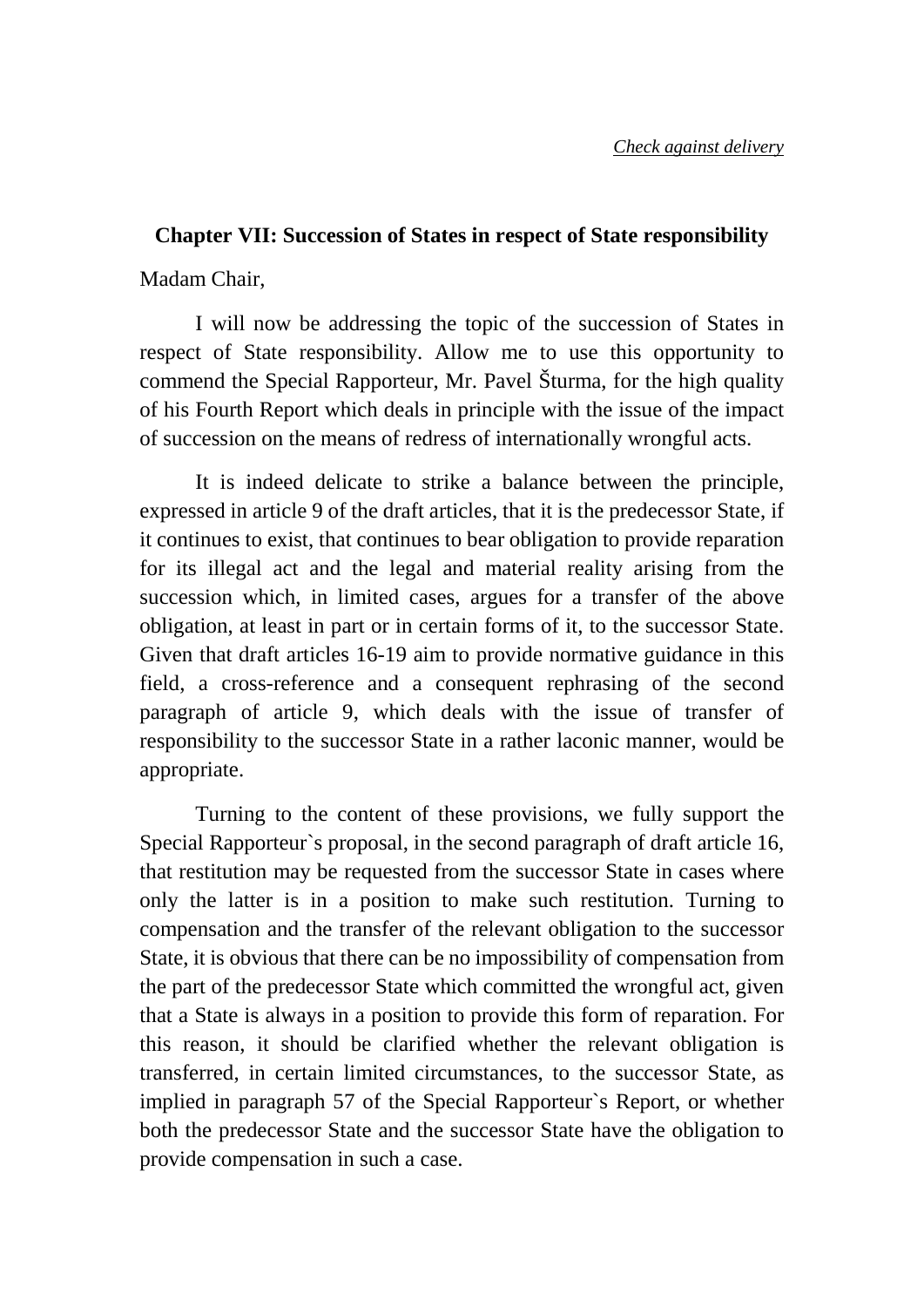Regarding these limited circumstances and to our understanding, they are described in paragraphs 57 and 63 of the Special Rapporteur's report, as cases where there is a "clear direct link" either between the consequences of the act and the territory or the population of the successor State or where the author of the wrongful act was of an organ of the predecessor State which became an organ of the successor State and the latter continues to benefit from the consequences of such act. In our view, in such cases the successor State might be required to provide compensation based on the concept of unjust enrichment and also because the fact that it continues to enjoy the benefits of the wrongful act without any expression of eagerness to provide reparation to the injured State or its nationals, may be considered as a situation similar to a case where a State "acknowledges and adopts the conduct in question as its own" and hence bears responsibility for it, according to article 11 of the ILC's 2001 draft articles on State Responsibility.

In any case, more guidance should be provided in the commentary of the relevant article regarding the criterion of benefit, including in relation to instances of illegal nationalization of foreign property by the central authorities of the predecessor State, which is now located on the territory of the successor State.

On the scenario of the transfer of the right to claim restitution to a successor State, we notice that paragraph 4 of draft article 16 refers to cases where the injury caused by the wrongful act continues to affect the territory or persons of the successor State. To our view, the wording in this case should also adequately cover instances of removal of movable, cultural or other, State property from the territory which came under the jurisdiction of the successor State. For this reason, a scenario whereby the successor State is entitled to restitution if it bears the injurious consequences of the wrongful act, already envisaged in paragraph 4 of draft article 17 dealing with compensation, should, to our view, be added to paragraph 4 of draft article 16.

Turning to the issue of cessation of a wrongful act of the successor State having a continuing character in relation to a wrongful act of the predecessor State, we are of the view that a provision to this end should be included in the draft articles, given that draft article 7 which deals with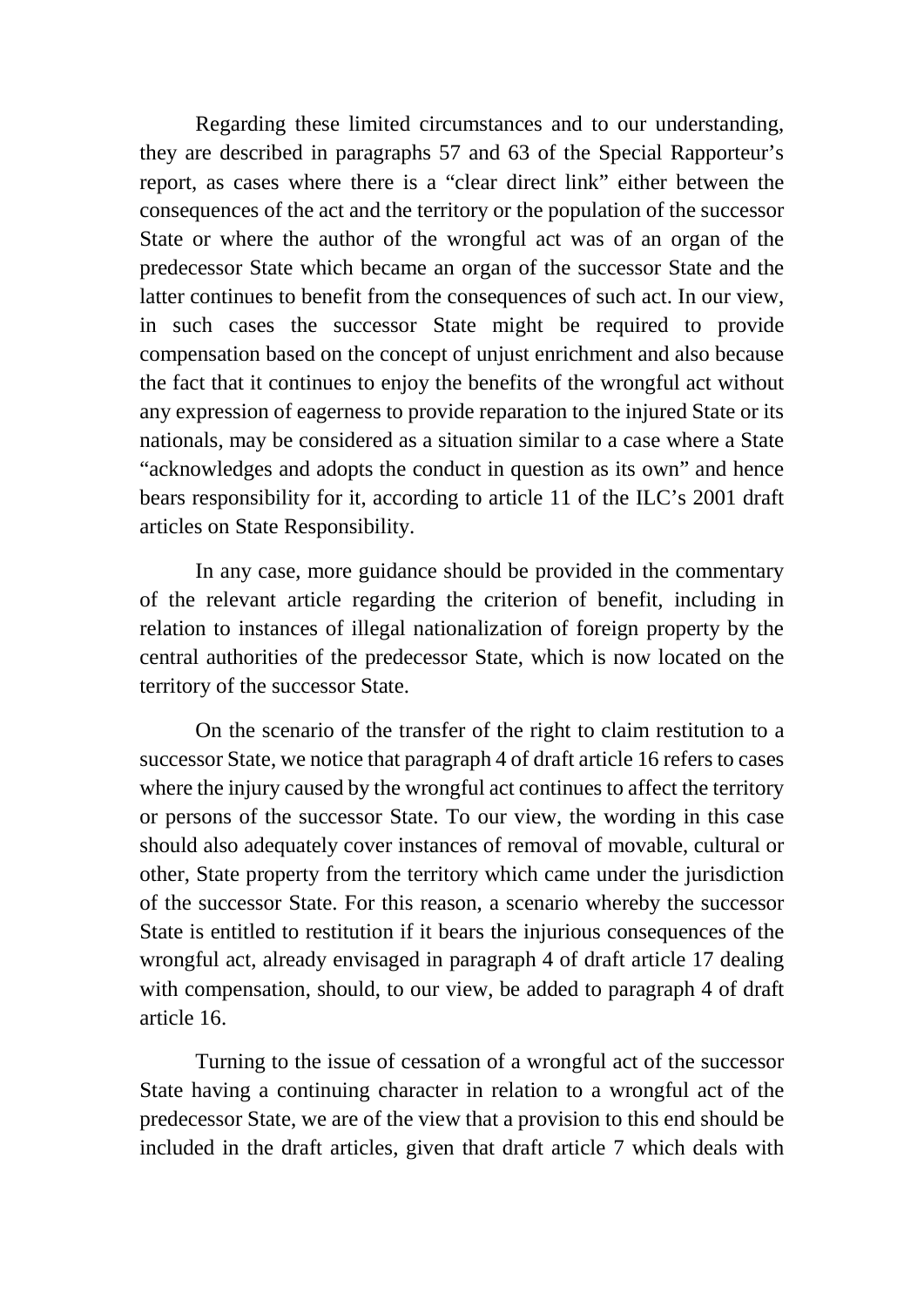such acts refers only to the consequences of the behavior of the successor State in this context and not with the duty to cease such an act.

We welcome the inclusion of draft article 7bis proposed by the Special Rapporteur on the issue of composite acts, which draws inspiration from the corresponding article (article 15) of the ILC's 2001 draft articles on State Responsibility. Paragraph 2 of draft article 7bis deals with the issue of the international wrongful composite act occurring after an action or omission by the successor State. To our view, a similar provision should be inserted in the draft article providing guidance on the issue of an international wrongful composite act occurring as a result of a series of acts or omissions by the predecessor State before the date of state succession, but lasting thereafter through acts or omissions of the successor State.

#### **Chapter VIII: General principles of law**

On the topic of general principles of law, Greece would like to express its appreciation to the Special Rapporteur, Mr. Marcelo Vázquez-Bermúdez, for his second report, as well as to the International Law Commission, for the adoption provisionally of a first set of draft conclusions 1, 2 and 4, with commentaries thereto.

We consider the present study undertaken by the Commission as a useful complement to its previous work on the sources of international law, including, more recently, on the identification of customary international law, and we welcome the Commission's pragmatic approach in dealing with this important topic, that is to provide clarity and guidance on the understanding, identification and application of general principles of law.

At the same time, we are mindful of the complexities of the topic and concur with the Special Rapporteur's view that it needs careful and extensive treatment and that the success of the final outcome will also depend on whether the Commission achieves to find the right balance in order to avoid that general principles of law be used as a shortcut to identifying norms of international law where it is not possible to identify any applicable rules of treaty or customary law.

Turning more specifically to the categories of general principles of law indicated by the Special Rapporteur in his second report, we consider